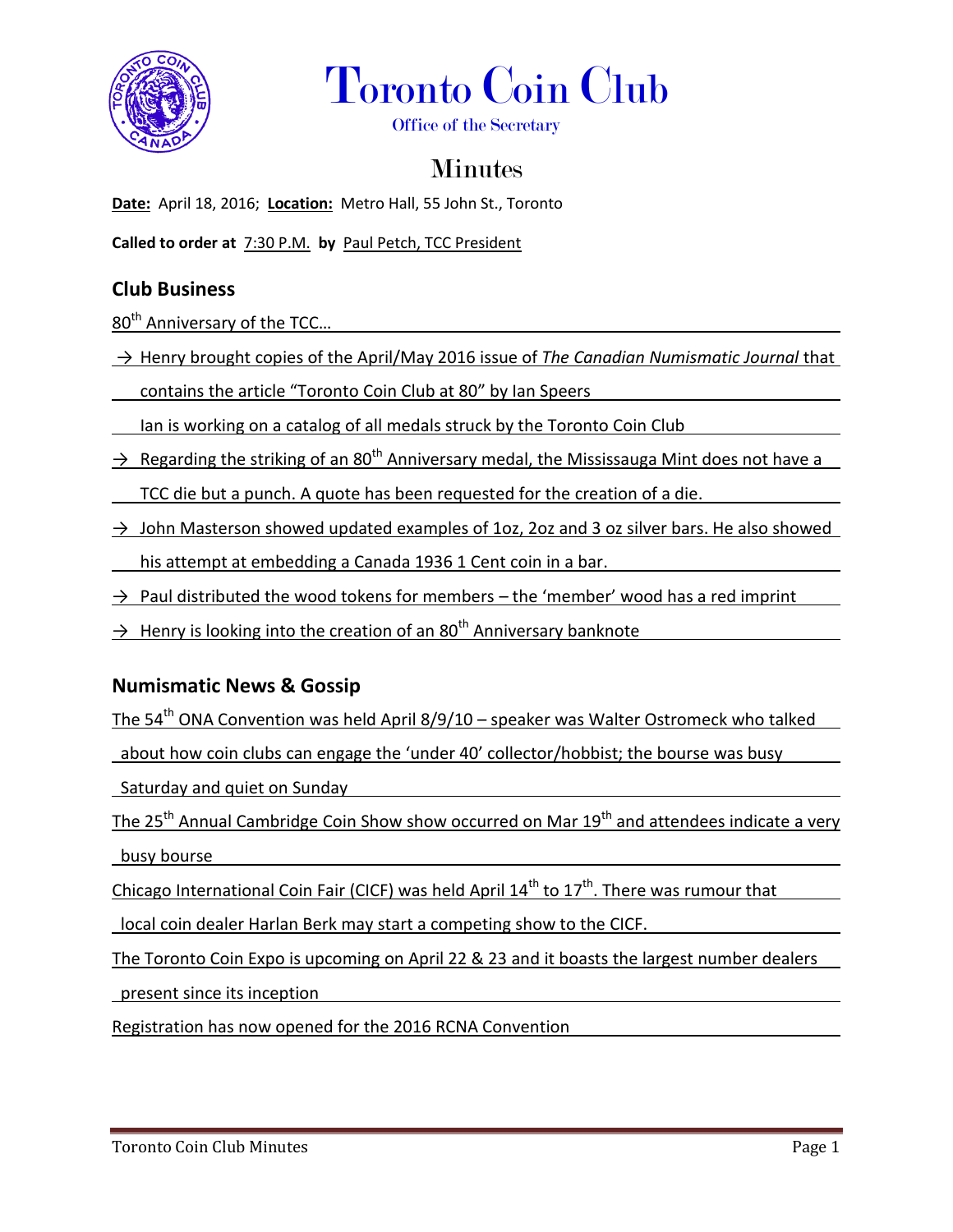# Toronto Coin Club

### **Show And Tell Session**

**Ian S.**

Ian brought 2 items related to a counterfeit of the 1832 Nova Scotia Thistle halfpenny token.

The  $1<sup>st</sup>$  was an example of the counterfeit (Courteau #277, state 1a) with the typical reverse

for the coin. The 2<sup>nd</sup> was a discovery piece that demonstrates a 3<sup>rd</sup> reverse die for this

counterfeit coin.

#### **Tom A.**

Aligned with the Christopher Columbus historical event, Tom showed 3 coins…

- U.S. 1892 Half Dollar that commemorates the 1893 World's Columbian Exposition (and was

the  $1^{\text{st}}$  U.S. commemorative coin)

- 2 coins that recognized the 1958 World's Fair in Belgium, a 50 Franc piece in French and the

same denomination again but in Flemish

#### **Paul P.**

For the 400<sup>th</sup> anniversary of the death of Shakespeare, Paul showed a bronze medal with a design that depicts the play *Romeo and Juliet*. Paul circulated the 2016 (3<sup>rd</sup> Edition) of the *Canadian Paper Money Society Note Registry*, which will be released at the Toronto Coin Expo.

#### **John M.**

John brought examples of his Beaver Bullion 1oz, 2oz and 3oz silver bars, the larger was

 manufactured with a newly acquired mould. He also presented a trial 5oz silver bar that was made with a Hub City Coins stamp.

#### **Marvin K.**

Marvin circulated a 2016 publication entitled *Watercraft on World Coins, Volume III: Africa and Oceania, 1800 - 2011* by Yossi Dotan.